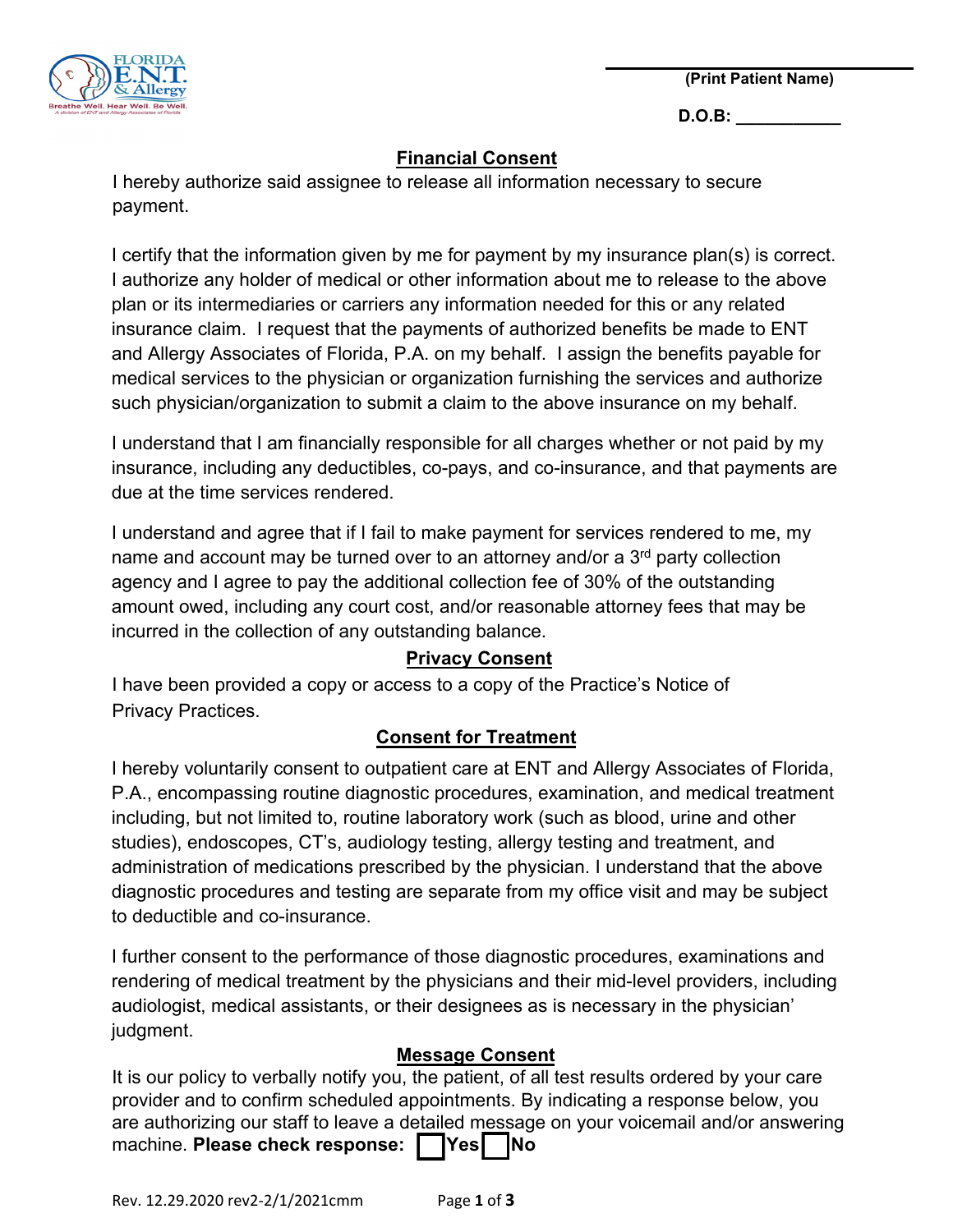

**D.O.B: \_\_\_\_\_\_\_\_\_\_\_**

#### **PBM Consent**

By signing this consent form I am authorizing ENT and Allergy Associates of Florida, P.A. to request and use my prescription medication history from other health care providers and/or third-party pharmacy payors for treatment purposes.

Pharmacy Benefits Managers (PBM) are third party administrators, prescriptions programs, whose primary responsibility is processing and paying prescription drug claims. They also develop and maintain formularies which are lists of dispensable drugs covered by a particular benefit plan.

### **Appointment Reminders**

Patients in our practice may be contacted via email and/or text messaging to remind you of an appointment, to obtain feedback on your experience with our healthcare team, and to provide general health reminders/information. If at any time I provide an email or text address at which I may be contacted, I consent to receiving appointment reminders and other healthcare communications/information at that email or text address from the Practice. Based on the information being communicated, there may be a potential of multiple texts in order to provide necessary information. I acknowledge and consent to receive text messages from the practice to my cell phone and any number forwarded or transferred to that number or emails to receive communication as stated above. I understand that this request to receive emails and text messages will apply to all future appointment reminders/feedback/health information unless I request a change in writing or choose to opt out.

The practice does not charge for this service, but standard text messaging rates may apply as provided in your wireless plan (contact your carrier for pricing plans and details.

#### **Consent Forms Acknowledgement**

I, the patient, hereby have read and understand the following:

- Financial Consent
- Privacy Consent
- Consent for Treatment
- PBM Consent
- Message Consent
- Appointment Reminders

Furthermore, I acknowledge I have been given the opportunity to ask questions regarding these Consents.

Patient/ Guardian Signature: Date:

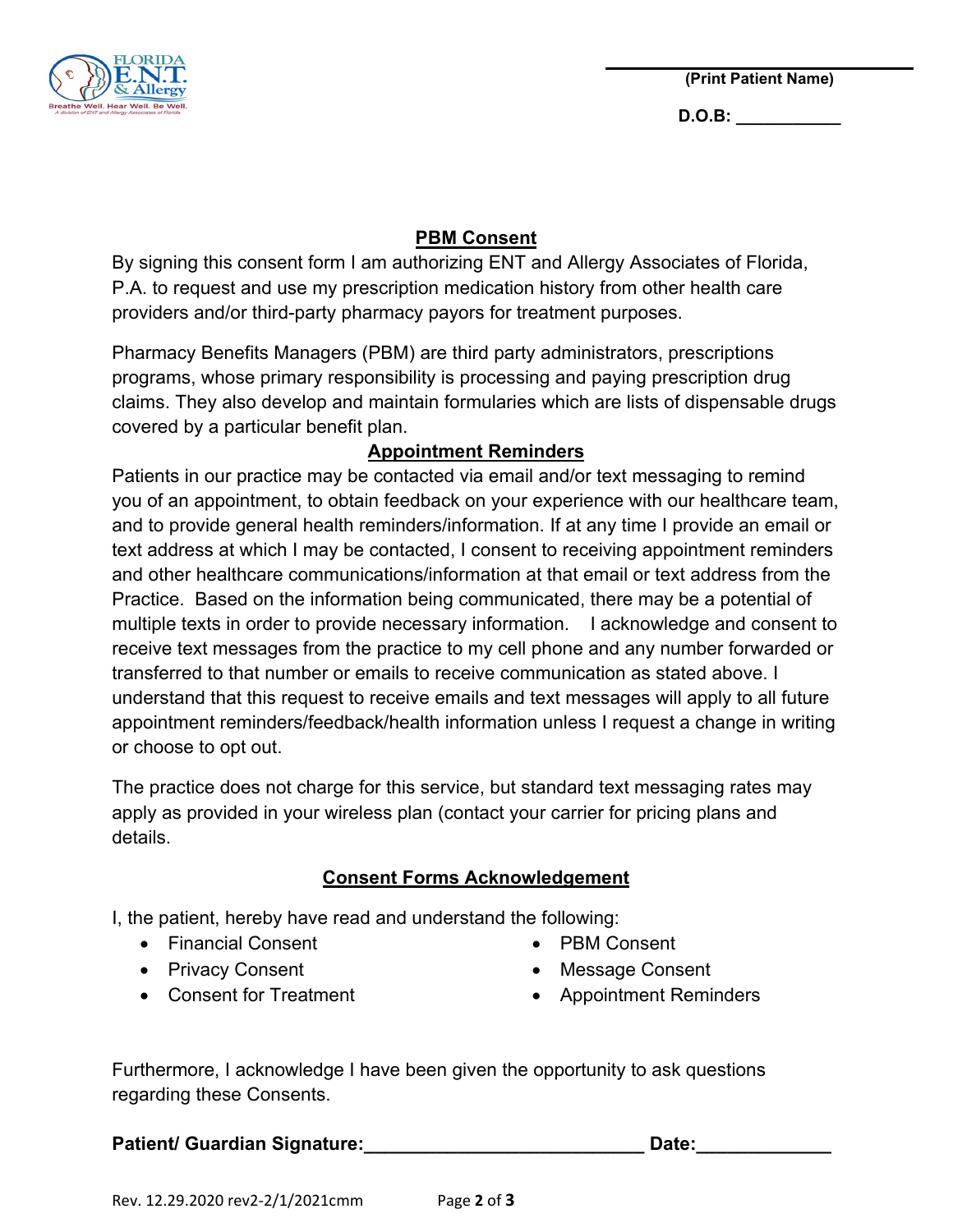

**(Print Patient Name)** 

**D.O.B: \_\_\_\_\_\_\_\_\_\_\_**

## **Medicare Consent (applies to Medicare beneficiaries ONLY)**

I certify that the information given by me in applying for payment under Title XVIII and/or Title XIX, of the Social Security Act, is correct. I authorize any holder of medical or other information about me to release to the social Security Administration or its intermediary carriers, any information needed for this or a related Medicare or Medicaid claim. I request that payment of authorized benefits be made on my behalf. I assign the benefits payable for physician/audiology services. I understand that I am responsible for my health insurance deductibles and co-insurance.

| <b>Patient/ Guardian Signature:</b> | Date: |
|-------------------------------------|-------|
|                                     |       |